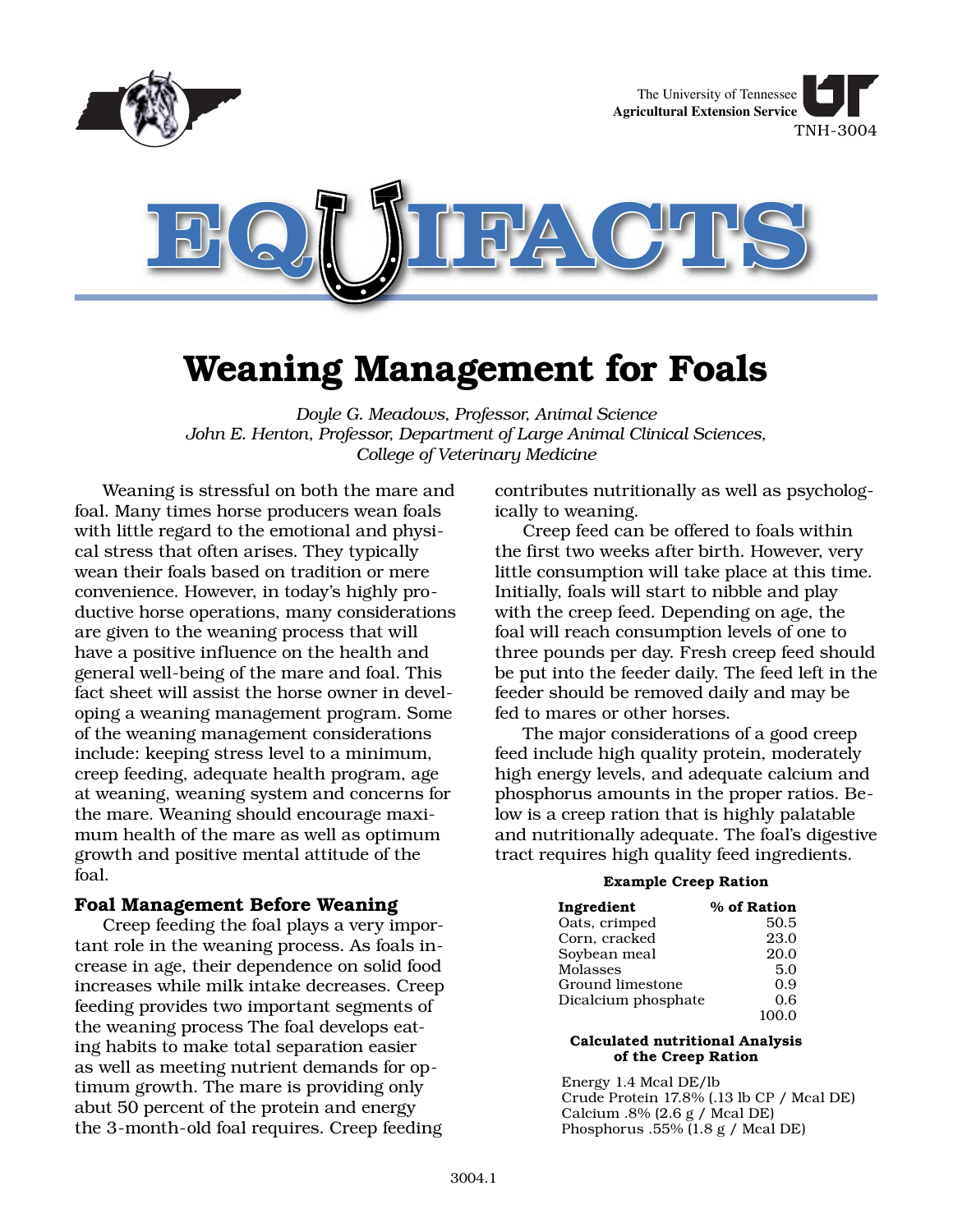The key to a good creep feed is palatability and quality. The foal's digestive tract is designed to take in small amounts of feed at frequent intervals, not a large amount once a day. The grains included in a creep feed should be crimped, flaked, rolled or cracked. Generally the creep feed is a mixture of grains, protein supplements, vitamins and minerals. Molasses is normally added to enhance palatability of the creep feed. Creep feeds that are pelleted are not only accepted but are preferred by many horse owners. Creep feed can include just about any method of processing except finely ground. When compared to whole grain, feed processing improves acceptability and digestibility of the feed for the young, growing foal.

Creep feeders should be built with safety in mind. They should be extremely solid and well built and free from sharp protrusions, rough edges and other safety hazards. The feeder design should be simple with sufficient height and width for foals without allowing entry by the mares. Also, if several mares and foals are together, the creep area should be large enough to hold at least two or three foals. The foals are more likely to enter the creep area if accompanied by another foal.

Foals will be more relaxed and enter the creep more easily if it is spacious. Furthermore, the creep feeder should be located in and around loafing and feeding areas of the mares. Place the creep feeder in areas of heavy traffic, as this will increase the effectiveness of the creep feeder and the foals will consume more feed. Location is more important in large pastures than in small paddocks.

In some operations, construction of creep feeders may be deemed unfeasible. As an alternative, owners with one or two mares can halter and tie their mares while they eat and allow the foal access to a separate feed tub. If the mares are in individual stalls, foal creep feeders can be purchased or built that will allow access only by the foal's small muzzle and prevent the mare from eating the creep feed. Foals are inquisitive and will generally find and eat creep feed in confined areas without much help. The health of the foal prior to weaning is very important. The weaning process should not be initiated unless the foal is healthy. Deworming helps to ensure health

of foals and should begin early in a foal's life. Many veterinarians suggest starting at 30 days of age and deworming every 30 days until the foals are 1 year old. Contact your local county Agricultural Extension Service for a fact sheet, TNH-4002 **Control of Internal Parasites of the Horse**, for additional information on deworming.

An immunization program should be initiated when the foal is about three months of age. Foals in Tennessee should be vaccinated for tetanus, Eastern and Western encephalomyelitis, influenza and rhinopneumonitis at three months of age. These vaccinations should be repeated one month later. Also, rhinopneumonitis and influenza boosters should be given every 60 to 90 days. A fact sheet, TNH-4001 **Control of Infectious Diseases of Horses**, is available from Extension offices in Tennessee to provide more information on health management.

Elective surgery to correct conditions such as umbilical hernias and angular limb deformities should be performed well ahead of weaning. Early treatment will aid in more complete correction of these conditions. However, any surgery should be avoided during the weaning process.

## **Weaning**

Weaning breaks the emotional and nutritional bonds between the mare and foal that were initiated at birth. When to wean is one of the questions most frequently asked by the mare owner. There is no single best answer as to exactly when to wean a foal.

There are considerations and restrictions placed on the proper time for weaning. Conditions such as health of the foal, health of the mare, temperament and vices of the mare, environment, maturity of the foal, management level of the farm, facilities, and goals of the horse owner all play a major role in determining when to wean the foal. Deciding on the age to wean usually calls for a compromise between nature's way and the demands of the high intensity production system used in the modern equine industry.

The usual age for weaning is between four and six months. At four to six months, the foal should be accustomed to eating creep feed, have been vaccinated and should have developed active immunity to many organisms in the environment. Moreover, the foal is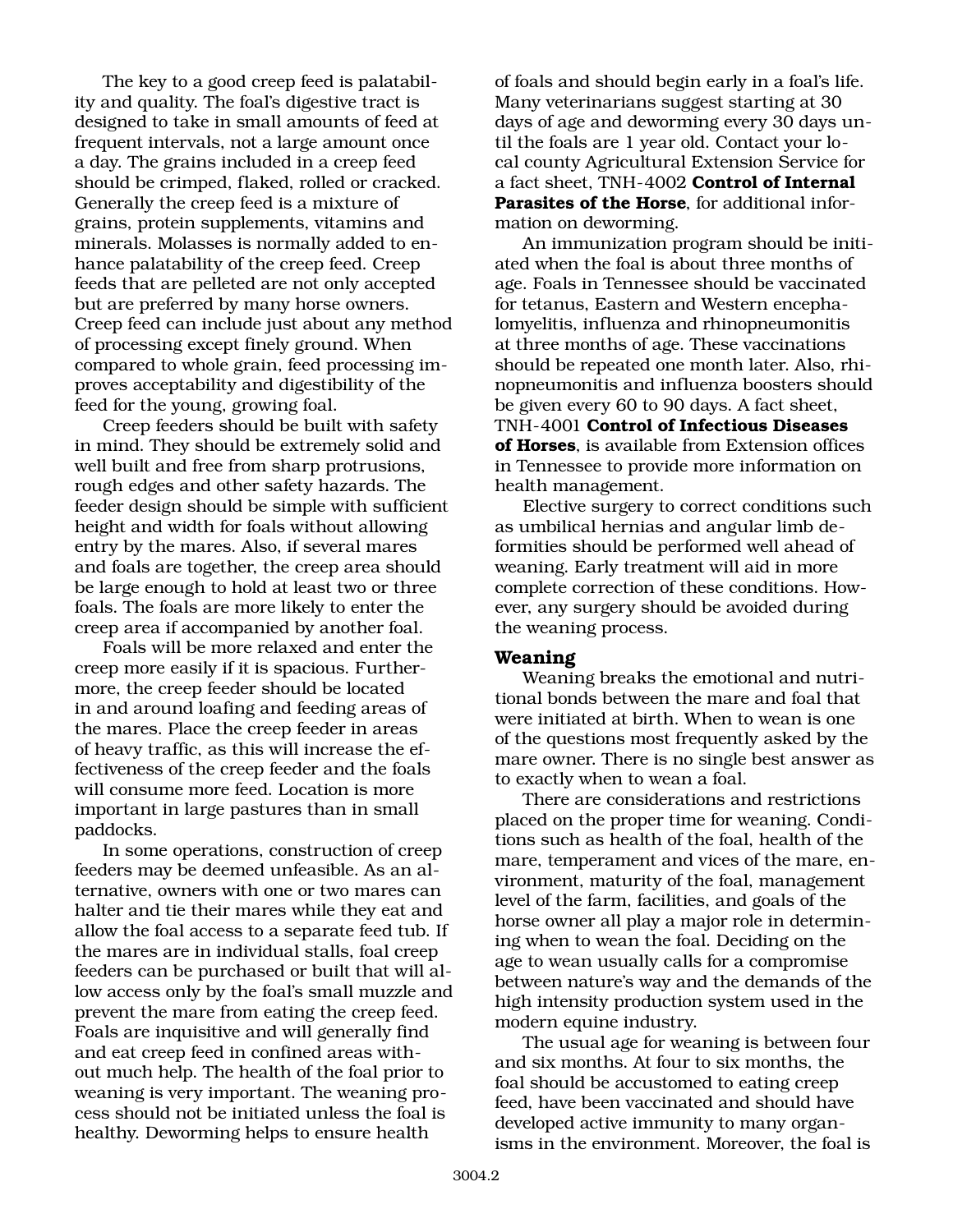usually less dependent on its dam for protection and emotional support. If necessary, however, foals can be weaned early in life.

Some proponents of early weaning wean as early as three months, claiming that with adequate nutrition these foals grow faster than foals weaned at six months. Research indicates that the later-weaned foals catch up by one year of age and subsequent differences are negligible. Proper use of creep feeding, as discussed earlier, will also minimize these differences.

The foal's relative lack of maturity at three months of age suggests that early weaning should be carefully considered before being routinely used. Social interaction is important in a young foal's development and the trauma caused by early weaning could offset any benefits of an early weaning program. Many times horse owners are forced to wean early due to injury or disease of the mare or foal. However, this situation is different from a planned early weaning program.

Many breeders prefer to separate a mare with adverse disposition or vices from her foal as early as possible. Some behavior patterns can be learned from the mare and, with early separation, undesirable behavior may have less influence on the foal's behavioral patterns. Cribbing, wood chewing and poor disposition are undesirable traits for a foal to obtain from its dam. Early weaning may help to reduce these problems in the foal.

#### **Weaning Systems**

The primary goal of any weaning system is to minimize stress. There are three types of weaning systems. The most traditional method is the complete, abrupt separation of the mare and foal. Incomplete and gradual separations are also used to wean foals in the horse industry. Each system has its advantages and disadvantages. There is no one system that is right for everyone.

The *complete separation* process has been used successfully in many horse operations. As the name indicates, this system completely separates the mare and foal as a single event. There should be no contact by sight or sound of either the mare or foal. Generally, the foals are placed in small paddocks or stalls and the mares are turned out to pasture. This type of weaning process requires little labor and management. However, many foals lose weight

and experience depression at this sudden and unexpected loss of their dam.

A less stressful form of complete separation involves removing one mare from the group at a time, leaving the foal with the other foals and their dams. Ultimately, all mares are removed, leaving the group of weaned foals in their own environment.

An *incomplete separation* has been used by several horse farms and was also the focus of foal behavioral research at Texas A&M University<sup>1</sup>. This system separates the mare and foal with a common fence line. With the use of V-mesh or "bull wire," the mares and foals are able to see, hear and smell each other while in separate paddocks. However, these foals are not able to nurse and are subsequently separated completely after several days. Research indicated these foals experienced less stress during weaning when compared to abrupt separation. Researchers at Texas A&M University<sup>1</sup> refer to this method as gradual, not as incomplete separation.

*Gradual separation* of the mare and foal may be employed by horse operations as an alternative to complete and incomplete separation. Under this system the mare and foal are separated for a certain period of time each day. The length and number of separations are increased until finally the foal is never returned to the mare. A period of five to 10 days could be used to wean the foals. Although this method may be less stressful on the foal, it requires more time and labor to complete the weaning.

There are several factors to consider in choosing the best weaning system. These factors include the management level of the breeding farm, the condition and temperament of the mare and foal, available facilities, and the number of foals to be weaned during a given period. Advanced and informed planning is necessary to accomplish the desired outcome in each specific management situation.

If one weaning method could be shown to be favorable in terms of less stress and increased growth and productivity of foals, the producers would benefit by using this method. Reductions in productivity losses, which often occur during weaning, would result in larger, healthier foals. Previous research indicates that foals weaned by complete, abrupt